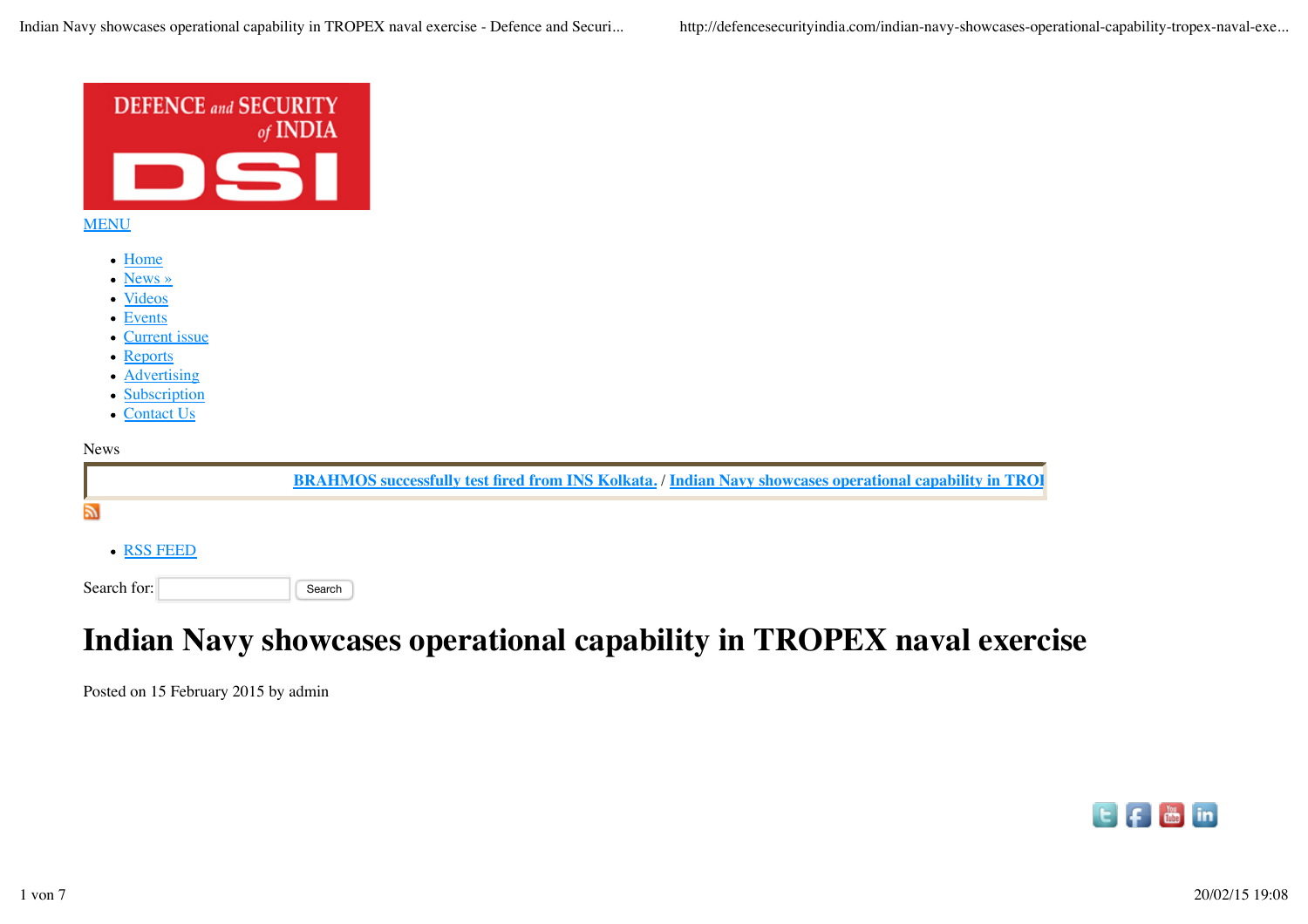

The Defence Minister Manohar Parrikar addressed the sailors and officers of the INS Vikramaditya after witnessing two days' of Theatre Readiness Operational Level Exercise (TROPEX-2015), off the coast of Goa in the Arabian Sea, Parrikar said his stay on board INS Vikramaditya has helped him understand many a difficult situations that the Defence Forces especially sailors and officers of the Indian Navy face while ensuring the safety and security of the nation.TROPEX provides the Navy a valuable opportunity to validate its concept of operations and integration of new acquisitions with the FleetThe Defence Minister Manohar Parrikar said the Indian Navy must remain a superior Force in the Indian Ocean Region and the Government will give all support to the Navy so that it becomes a truly Blue Water Navy.

New weapons, sensors, communication systems and tactics were being tested and tried to optimize the net combat power of the fleets. Over forty surface combatants of various classes including the two aircraft carriers (Vikramaditya and Viraat), submarines including the INS Chakra, a large number of aircraft and UAVs are participating in the exercise. The exercise had a jointmanship element of IAF with participation by aircraft such as Sukhois, Mirages and Jaguars.

Parrikar was accompanied by the Minister of State for Defence Rao Inderjit Singh, the Chief Minister of Goa, Shri Laxmikant Parsekar, the Chief Naval Staff, Admiral RK Dhowan and Flag Officer Commanding-in-Chief, Western Naval Command Vice Admiral AK Chopra.

The two completely networked fleets of the Indian Navy- the Eastern and the Western- were kept widely dispersed across seas in the Indian Ocean, operating in a dense electronic environment to match their professional and technical proficiency. All the operations were facilitated by a robust and seamless communication network, including satellite communications under the Navy's overall thrust on Network Centric Operations, aligned with the Prime Minister's vision of 'Digital India'. Parrikar also released a postage stamp commemorating the indigenous Naval communication satellite Rukmani, which is a dedicated Naval satellite, taking the Navy to the step in achieving complete digitisation of communications. The Stamp Release which took place on board the aircraft carrier INS Vikramaditya was relayed live to naval units at sea, as well as to Maritime Operations Centres ashore. Rukmani has been pivotal in ensuring seamless connectivity between the triad of surface, sub-surface and air platforms of the Navy. The Navy demonstrated multiple facets of operations during the period which encompassed a variety of weapon firings, MiG 29K and Sea Harrier operations from the two aircraft carriers, integration of the P8I aircraft with fleet, and operations by the Navy's Marine Commandos.

The Navy has deployed two Carrier Task Forces during the exercise. The Defence Minister also witnessed a successful and impressive vertical launch of the Brahmos, supersonic long range anti- shipping cruise missile, from the recently commissioned stealth destroyer INS Kolkata, a major milestone in itself.

The transformation of the Indian Navy to a future- ready network- enabled force was epitomised in the operations room of INS Vikramaditya, the Flag ship of the Western Fleet. The power of a networked force was demonstrated as operational plots and pictures from remote sensors were transferred and collated, in a flash, to present a comprehensive picture of the battle- space and effect optimal use of the weapons on board the various potent ships.

A critical part of Anti- Missile Defence being Surface to Air Missiles (SAM), the Defence Minister witnessed the successful interception of a fast, low flying, Surface to Surface missile by a SAM.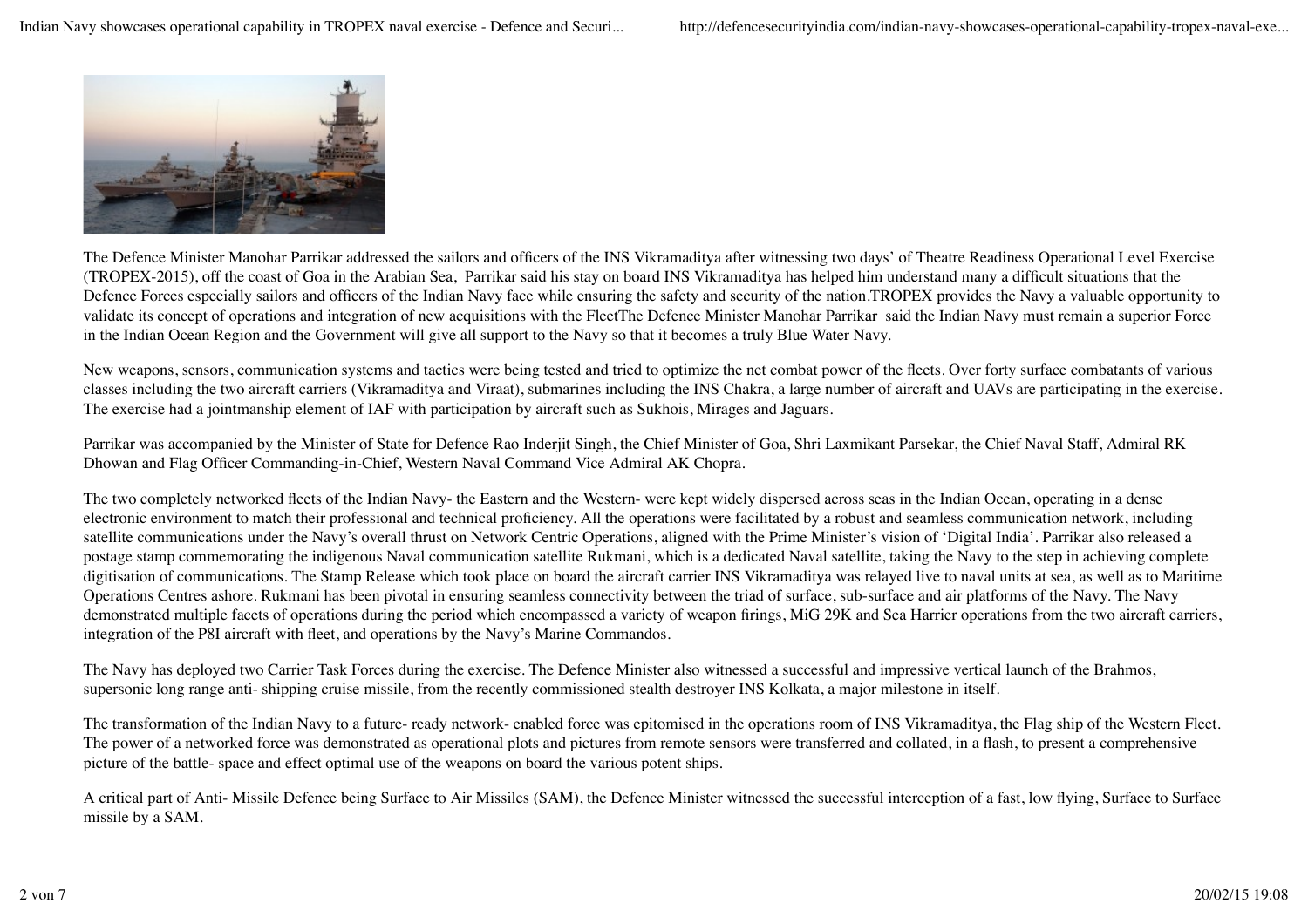Parrikar also witnessed a full scale air power demonstration from INS Vikramaditya and INS Viraat with MiG 29 Ks, Sea Harriers, Seakings, UH3H, ALHs and Chetaks participating.The recently acquired MiG 29Ks proved their mettle by showing the STOBAR operations including the bombing runs. Parrikar was also shown the reputed professionalism of the MARCOS as they carried out a demonstration of insertion and extraction in the middle of the ocean by slithering. During this battle, the Defence Minister also witnessed, first hand, the potency of the upgraded Sea Harriers particularly in the networked environment.

TROPEX 2015 will continue over the next few days and the successful missile launches and interceptions, uninterrupted seamless operations in a networked condition with BVR interceptions herald the emergence of a capable and potent 'future ready' Indian Navy.

#### $\mathbf{F} \times \mathbb{S}^+$  in  $\mathbf{M} \times \mathbb{S}^+$

#### **Leave a Reply**

| Name (required)                         |
|-----------------------------------------|
| Mail (will not be published) (required) |
| Website                                 |

Submit Comment

## Captcha \*

 $\times$  six = 54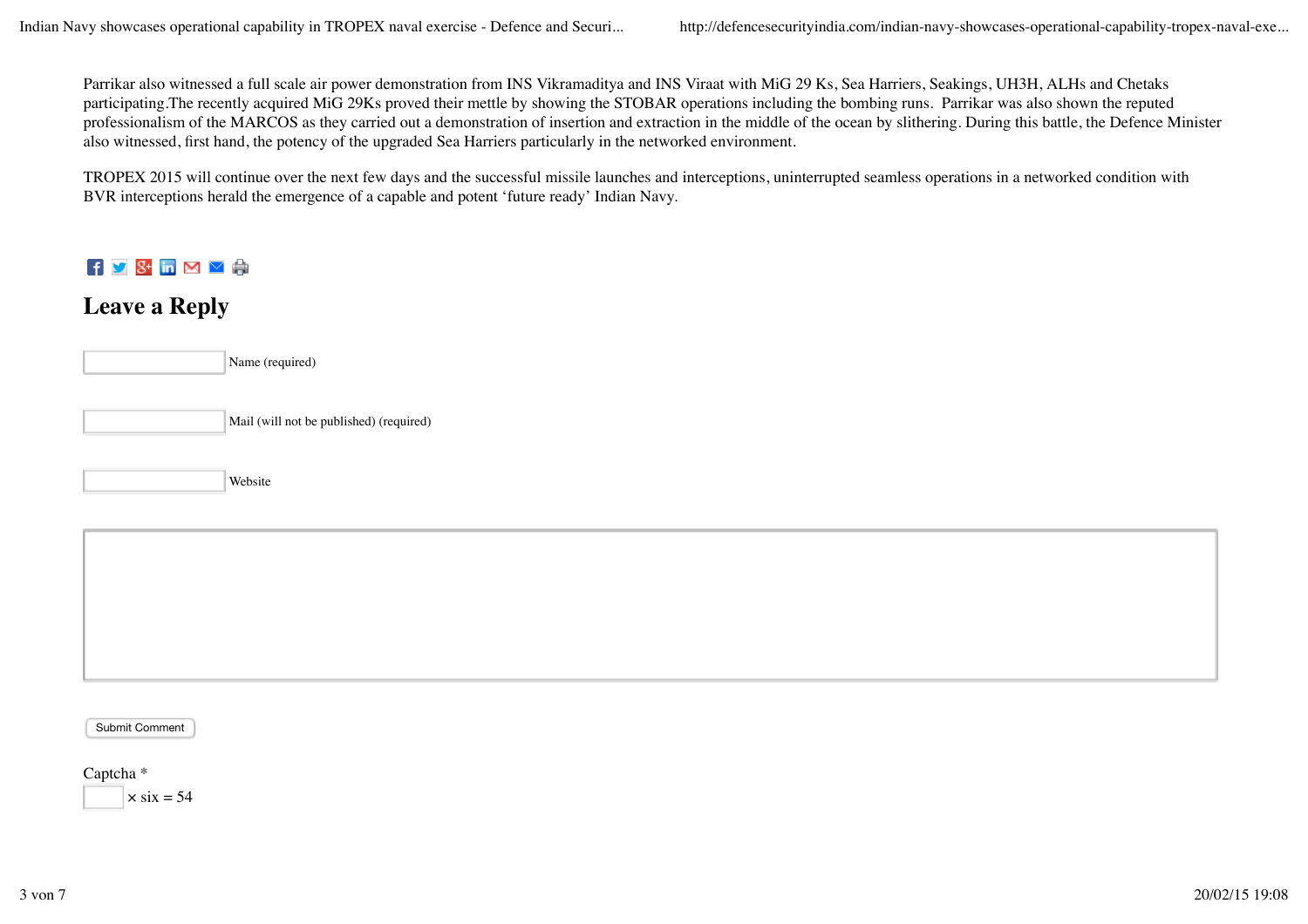

### **NAVDEX**

- Latest News
- India
- International
- Tag Cloud
- BRAHMOS successfully test fired from INS Kolkata.
- Indian Navy showcases operational capability in TROPEX naval exercise
- Boeing to strengthen presence in India's Aerospace Sector
- Kongsberg to deliver Protector RWS for the GD UK SCOUT Vehicle Programme
- IAI completes test-flights for its Innovative M-19HD Multi-Sensor Electro-Optical Payload



### **LIMA**

Latest Issue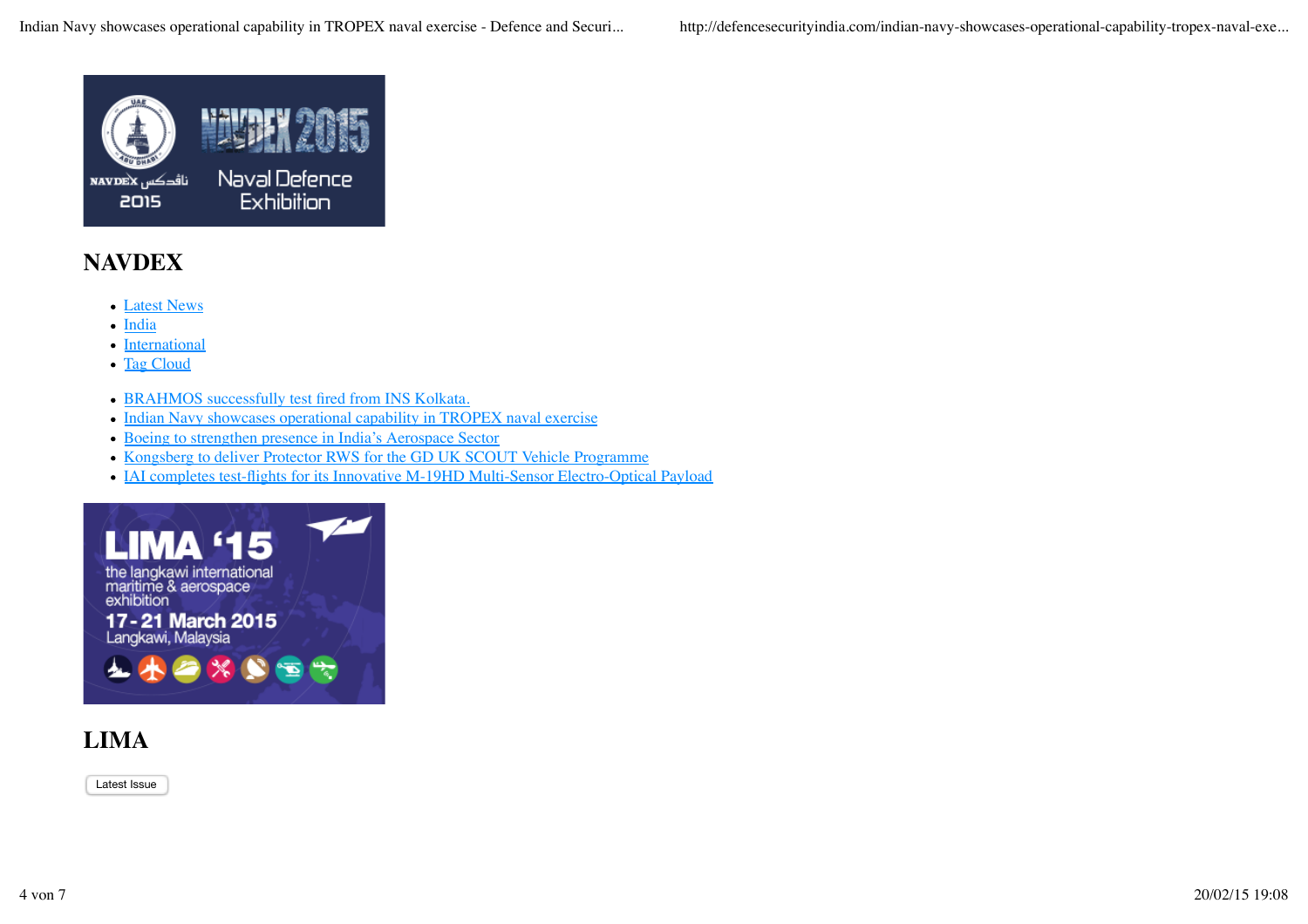Indian Navy showcases operational capability in TROPEX naval exercise - Defence and Securi... http://defencesecurityindia.com/indian-navy-showcases-operational-capability-tropex-naval-exe...



#### Archives



**IMDEX 2015**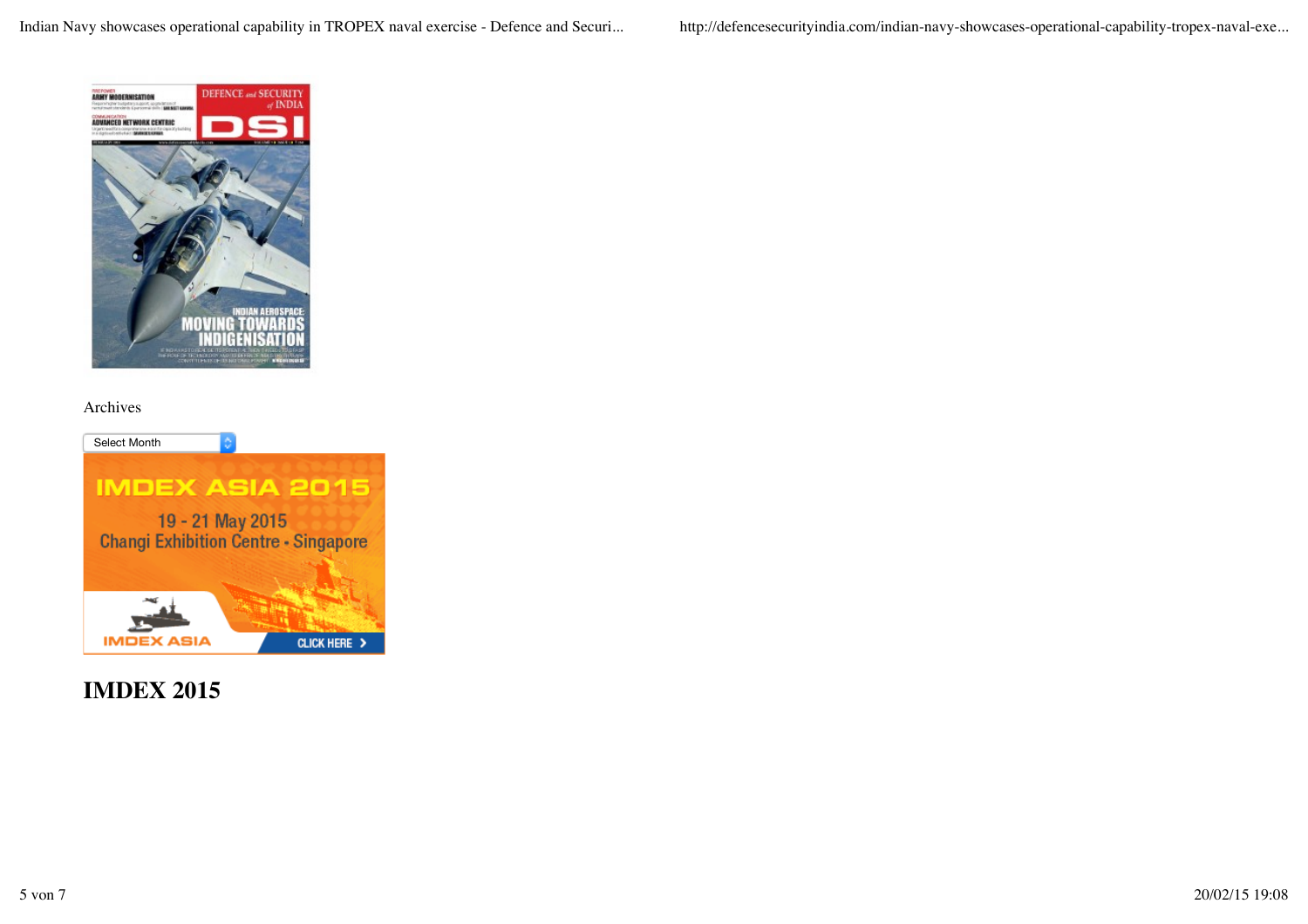

#### **ISDEF**

#### **Related Sites**

- Asian Military Review
- Armada
- Media Transasia-India
- Media Transasia-Thailand



#### **IMDS 2015**

Sign up for our email newsletters

| Enter email |  |
|-------------|--|
|             |  |

Submit